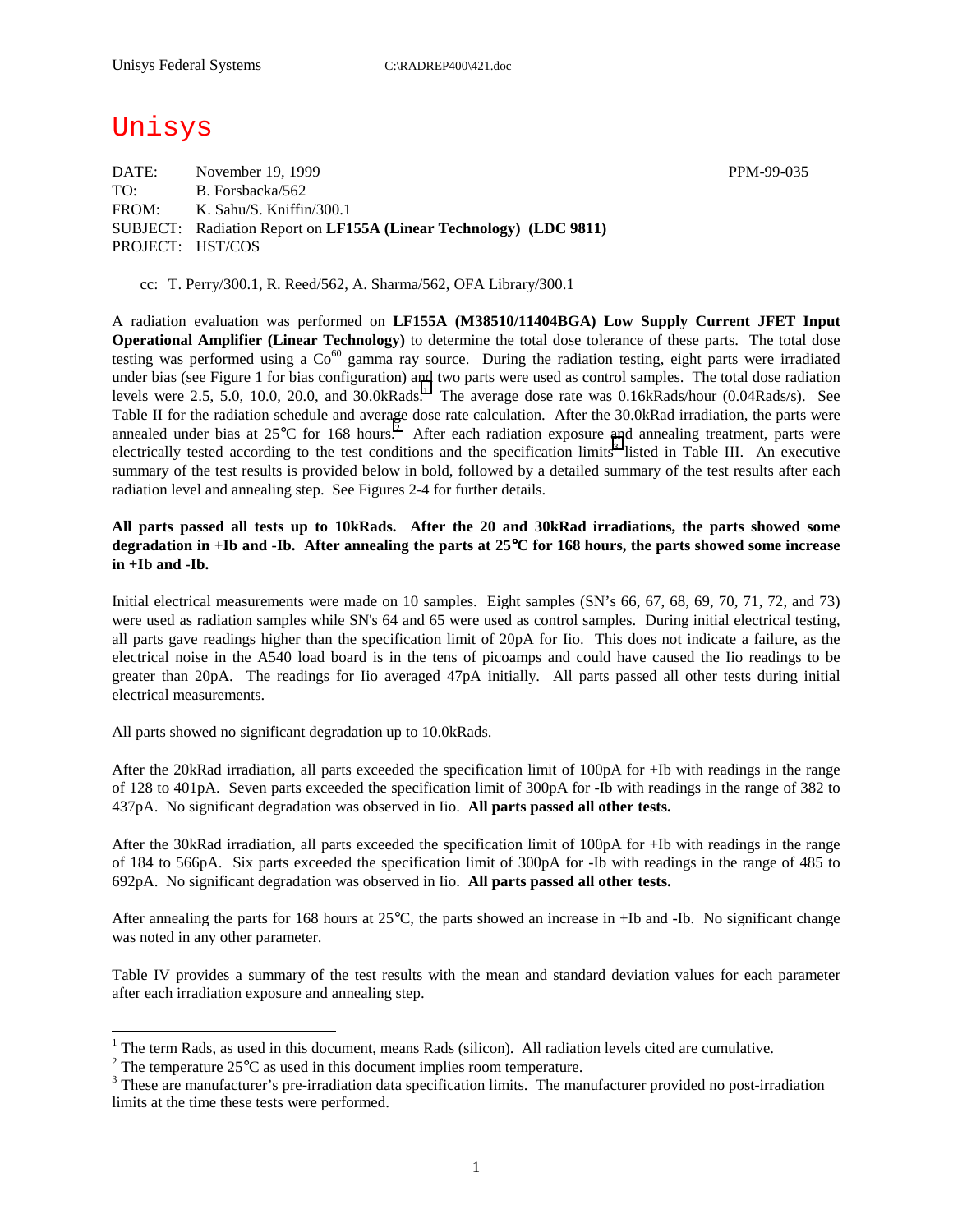Any further details about this evaluation can be obtained upon request. If you have any questions, please call us at (301) 731-8954.

#### \_\_\_\_\_\_\_\_\_\_\_\_\_\_\_\_\_\_\_\_\_\_\_\_\_\_\_\_\_\_\_\_\_\_\_\_\_\_\_\_\_\_\_\_\_\_\_\_\_\_\_\_\_\_\_\_\_\_\_\_\_\_\_\_\_\_\_\_\_\_\_\_\_\_\_\_\_\_\_\_\_\_\_\_\_\_\_\_\_\_\_ ADVISORY ON THE USE OF THIS DOCUMENT

The information contained in this document has been developed solely for the purpose of providing general guidance to employees of the Goddard Space Flight Center (GSFC). This document may be distributed outside GSFC only as a courtesy to other government agencies and contractors. Any distribution of this document, or application or use of the information contained herein, is expressly conditional upon, and is subject to, the following understandings and limitations:

(a) The information was developed for general guidance only and is subject to change at any time;

(b) The information was developed under unique GSFC laboratory conditions which may differ substantially from outside conditions;

(c) GSFC does not warrant the accuracy of the information when applied or used under other than unique GSFC laboratory conditions;

(d) The information should not be construed as a representation of product performance by either GSFC or the manufacturer;

(e) Neither the United States government nor any person acting on behalf of the United States government assumes any liability resulting from the application or use of the information.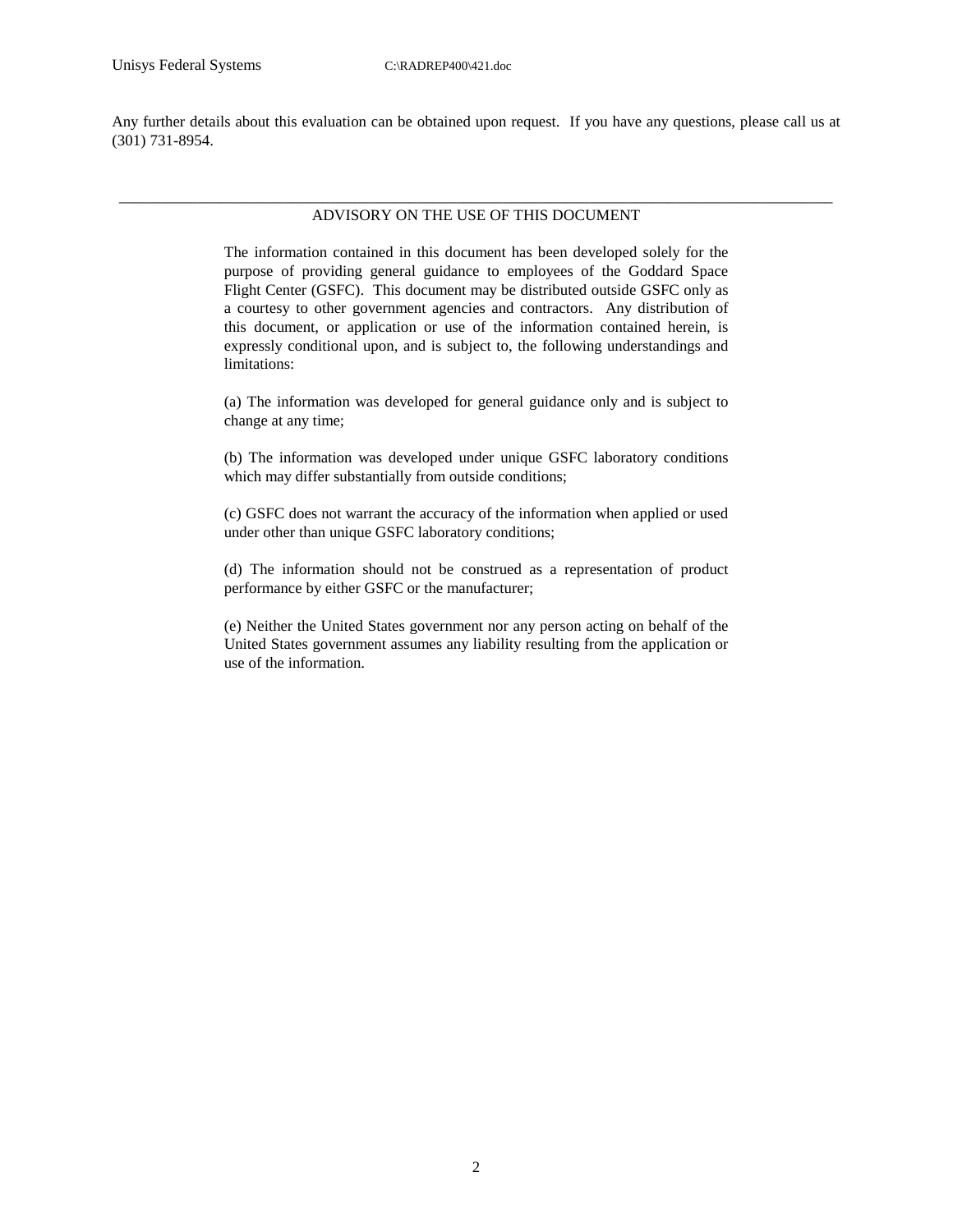## Figure 1. Radiation Bias Circuit for LF155A



Notes:

- 1.  $+V_{CC} = +20.0V \pm 0.5V$ .
- 2.  $-V_{CC} = -20.0V \pm 0.5V$ .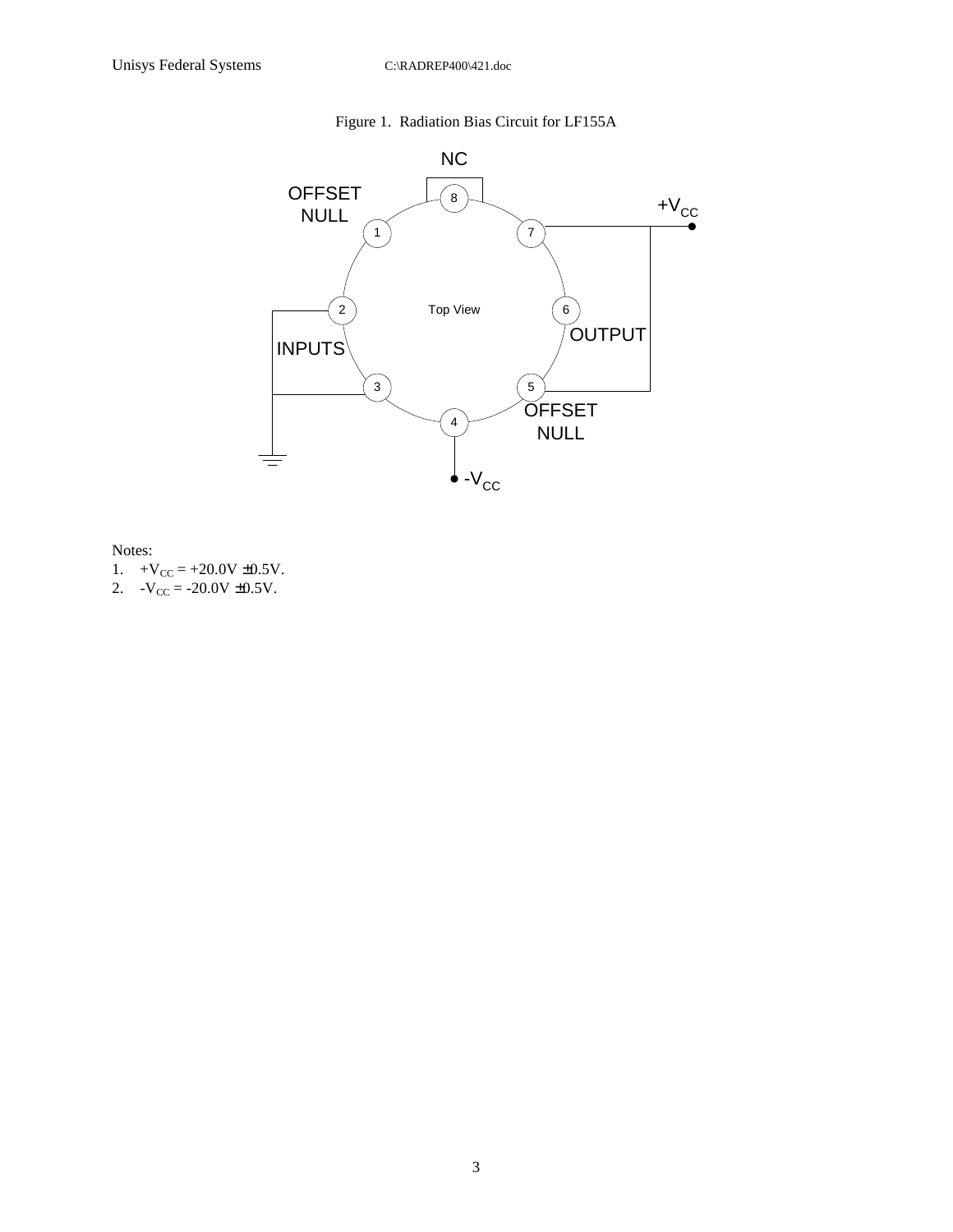| Generic Part Number:                 | LF155A                               |  |  |  |  |  |  |
|--------------------------------------|--------------------------------------|--|--|--|--|--|--|
| <b>HST/COS Part Number</b>           | M38510/11404BGA                      |  |  |  |  |  |  |
| HST/COS TID Requirement              | 10kRads (RDM = $5$ )                 |  |  |  |  |  |  |
| Charge Number:                       | M90439                               |  |  |  |  |  |  |
| Manufacturer:                        | Linear Technology                    |  |  |  |  |  |  |
| Lot Date Code (LDC):                 | 9811                                 |  |  |  |  |  |  |
| <b>Quantity Tested:</b>              | 10                                   |  |  |  |  |  |  |
| Serial Numbers of Control Samples:   | 64, 65                               |  |  |  |  |  |  |
| Serial Numbers of Radiation Samples: | 66, 67, 68, 69, 70, 71, 72, 73       |  |  |  |  |  |  |
| Part Function:                       | Low Supply Current JFET Input Op Amp |  |  |  |  |  |  |
| Part Technology:                     | Bipolar/JFET                         |  |  |  |  |  |  |
| Package Style:                       | 8 Pin Metal Can                      |  |  |  |  |  |  |
| Test Equipment:                      | A540                                 |  |  |  |  |  |  |
| Test Engineer:                       | S. Norris                            |  |  |  |  |  |  |

## TABLE I. Part Information

• The manufacturer for this part guaranteed no radiation tolerance/hardness.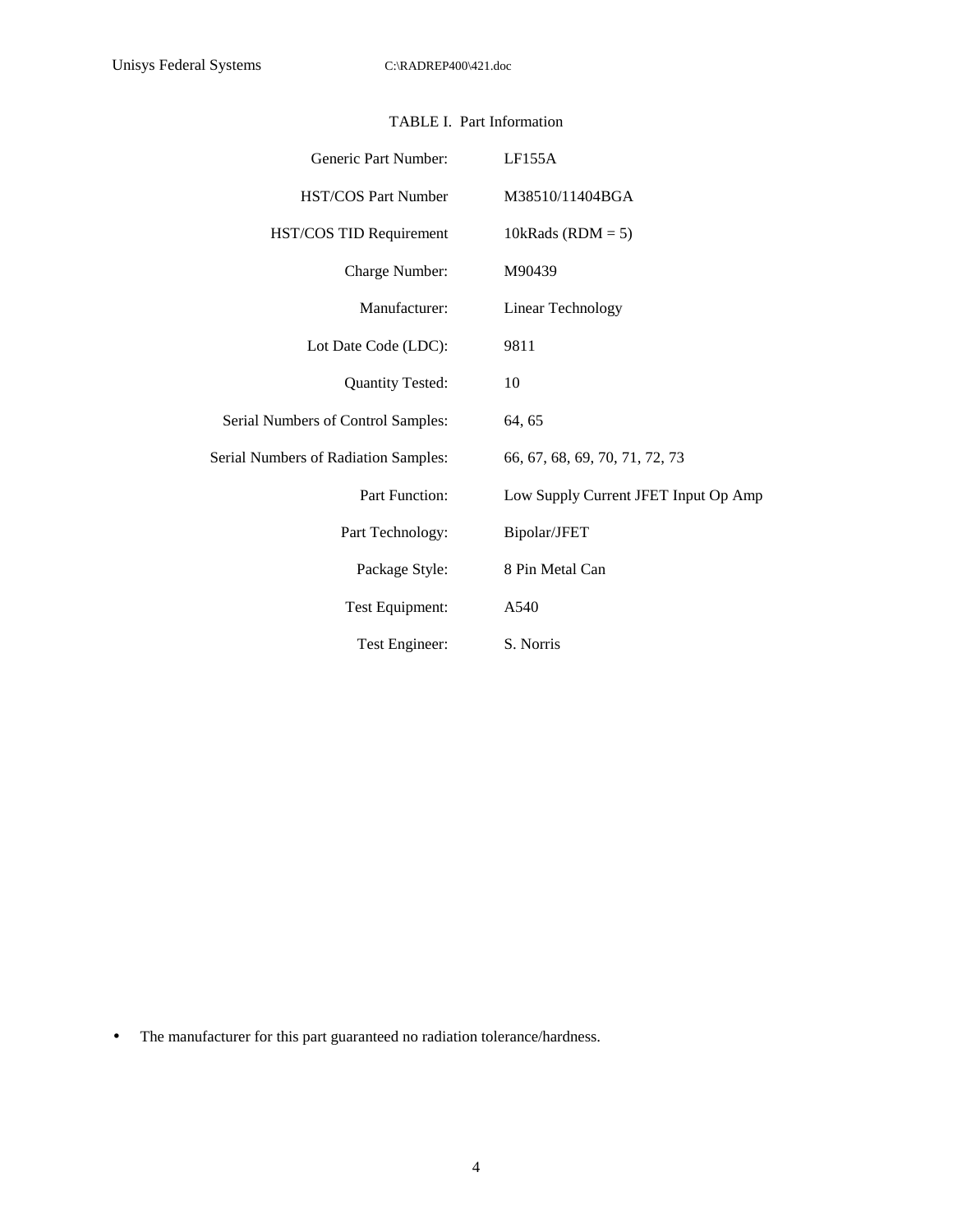| TABLE II. Radiation Schedule for LF155A                                |  |
|------------------------------------------------------------------------|--|
|                                                                        |  |
|                                                                        |  |
|                                                                        |  |
|                                                                        |  |
|                                                                        |  |
|                                                                        |  |
|                                                                        |  |
|                                                                        |  |
|                                                                        |  |
|                                                                        |  |
|                                                                        |  |
|                                                                        |  |
|                                                                        |  |
|                                                                        |  |
| Average Dose Rate = 30,000 RADS/193 HOURS=155.4 RADS/HOUR=0.04RADS/SEC |  |
|                                                                        |  |

PARTS WERE IRRADIATED AND ANNEALED UNDER BIAS, SEE FIGURE 1.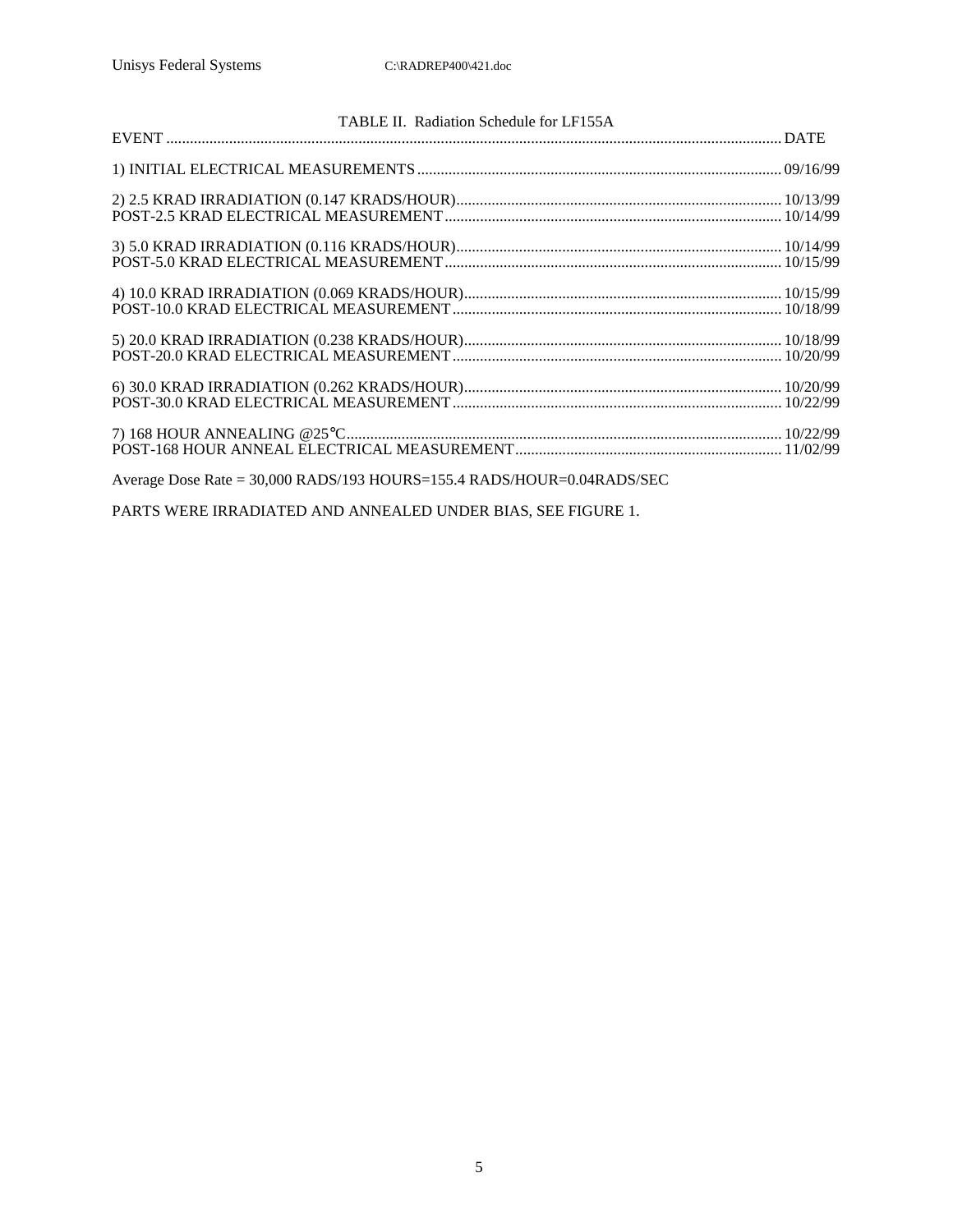| <b>Test</b>  |                  |              |             | <b>Spec. Limit</b> |                                                                                    |
|--------------|------------------|--------------|-------------|--------------------|------------------------------------------------------------------------------------|
| #            | <b>Parameter</b> | Units        | min         | max                | <b>Test Conditions</b>                                                             |
| $\mathbf{1}$ | <b>Icc</b>       | mA           |             | 4.00               | $\pm V_{\rm cc}$ = $\pm 15 V$                                                      |
| $\mathbf{2}$ | <b>Voffset</b>   | mV           | $-2.00$     | 2.00               | $\pm V_{\rm CC}$ = $\pm 5V$ , $V_{\rm CM}$ = 0V                                    |
| 3            | $+Ib$            | pA           | $-100$      | 100                | $\pm V_{\rm CC}$ = $\pm 20V$ , -15V $\leq V_{\rm CM} \leq 0V$ , t $\leq 25$ ms     |
| 4            | -Ib              | pA           | $-100$      | 300                | $\pm V_{\rm CC}$ = $\pm 20V$ , -15V $\leq V_{\rm CM} \leq 0V$ , t $\leq 25$ ms     |
| 5            | lio              | pA           | $-20$       | 20                 | $\pm V_{\rm CC}$ = $\pm 20 V$ , $V_{\rm CM}$ = 0V                                  |
| 6            | <b>P PSRR</b>    | dBl          | 85          |                    | $+V_{CC}$ = +10V, $-V_{CC}$ = -20V                                                 |
| 7            | N PSRR           | dB           | 85          |                    | $+V_{CC}$ = +20V, $-V_{CC}$ = -10V                                                 |
| 8            | <b>CMRR</b>      | dB           | 85          |                    | $\pm V_{CC}$ = $\pm 20V$ , $V_{IN}$ = $\pm 15V$                                    |
| 9            | Gain             | dBl          | 94          |                    | $\pm V_{\rm CC}$ = $\pm 5V$ , $R_{\rm L}$ = 2k $\Omega$ , $V_{\rm OUT}$ = $\pm 2V$ |
| 10           | $+Swing$         | $\mathbf{V}$ | 15.0        |                    | $\pm V_{CC} = \pm 5V$ , $R_{L} = 2k\Omega$                                         |
| 11           | -Swing           | V            |             | $-15.0$            | $\pm V_{\rm CC} = \pm 5V$ , $R_{\rm L} = 2k\Omega$                                 |
| 12           | <b>Slew Rate</b> | $V/\mu s$    | <b>3.00</b> |                    | $V_{\text{IN}} = \pm 5V$ , $\pm V_{\text{CC}} = \pm 15V$ , $AV = 1$                |

## Table III. Electrical Characteristics LF155A (1)

#### Notes:

(1) These are the manufacturer's non-irradiated data sheet specification limits. The manufacturer provided no postirradiation limits at the time the tests were performed.